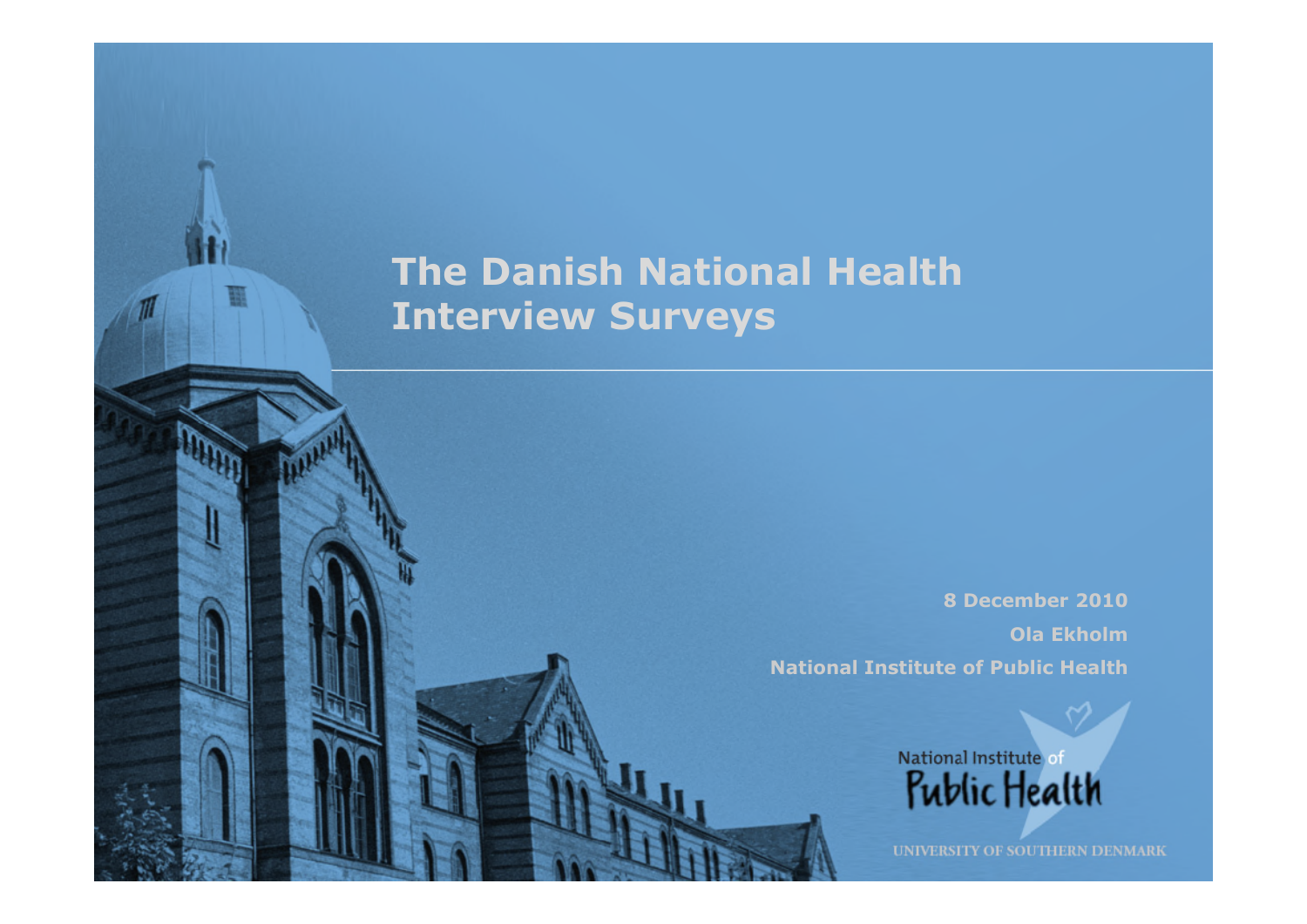

### **National Institute of Public Health (NIPH)**

NIPH is Denmark's national public health institute. The NIPH is a research institute under the Faculty of Health Sciences, University of Southern Denmark. Before January 2007 the institute belonged under the Danish Ministry of the Interior and Health.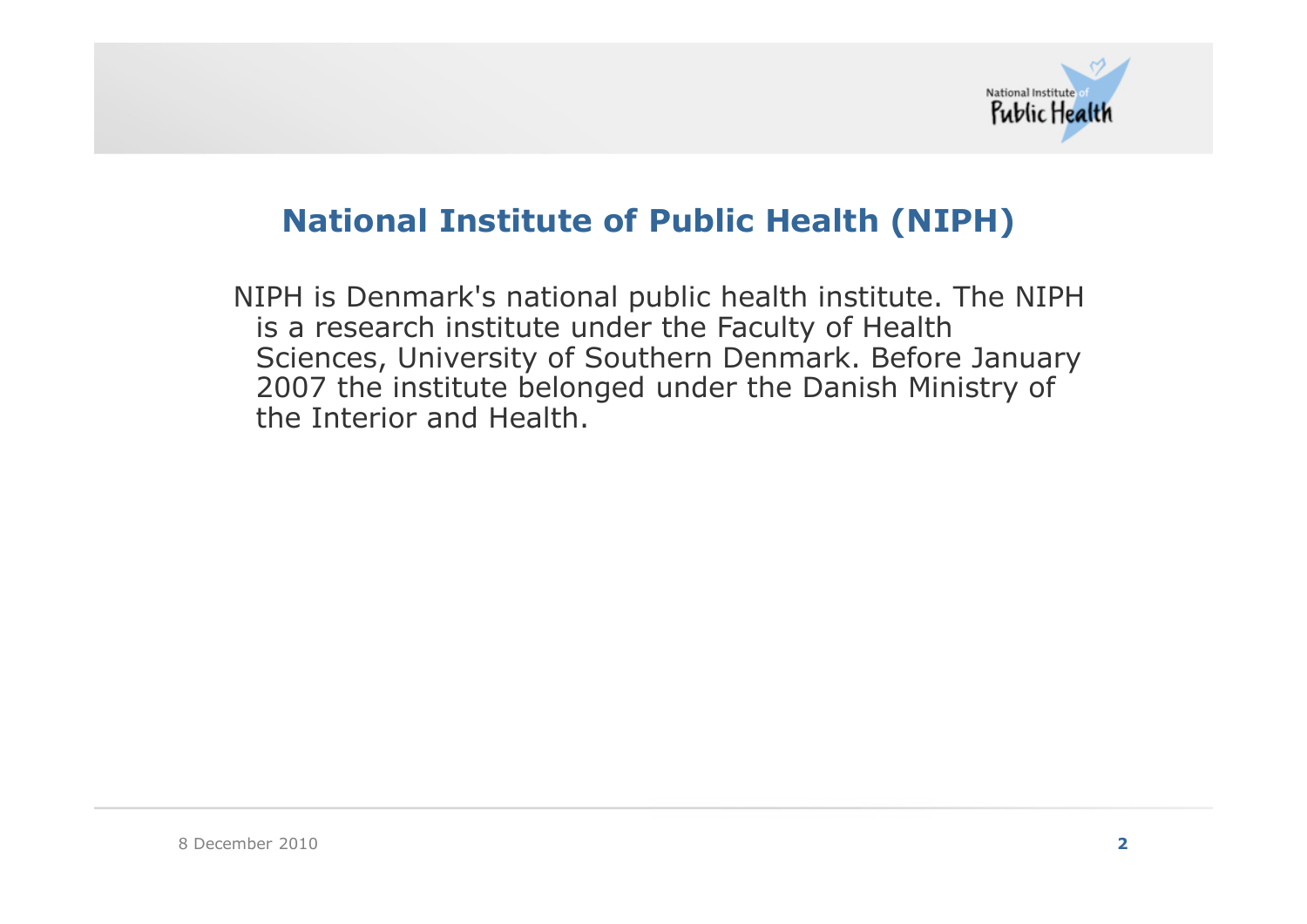

### **The Danish Health Interview Surveys**

• The institute has carried out national representative health interview surveys since 1987

• The surveys have been carried out in 1987, 1994, 2000 and 2005 (and 2010)

• The main purpose of the surveys is to describe the status and trends in health and morbidity in the adult population (16 years or older) and in the factors that influence health status

• All samples were drawn at random from the adult Danish population (including institutionalized persons) using the Danish Civil Registration System (each Dane has a unique personal registration number).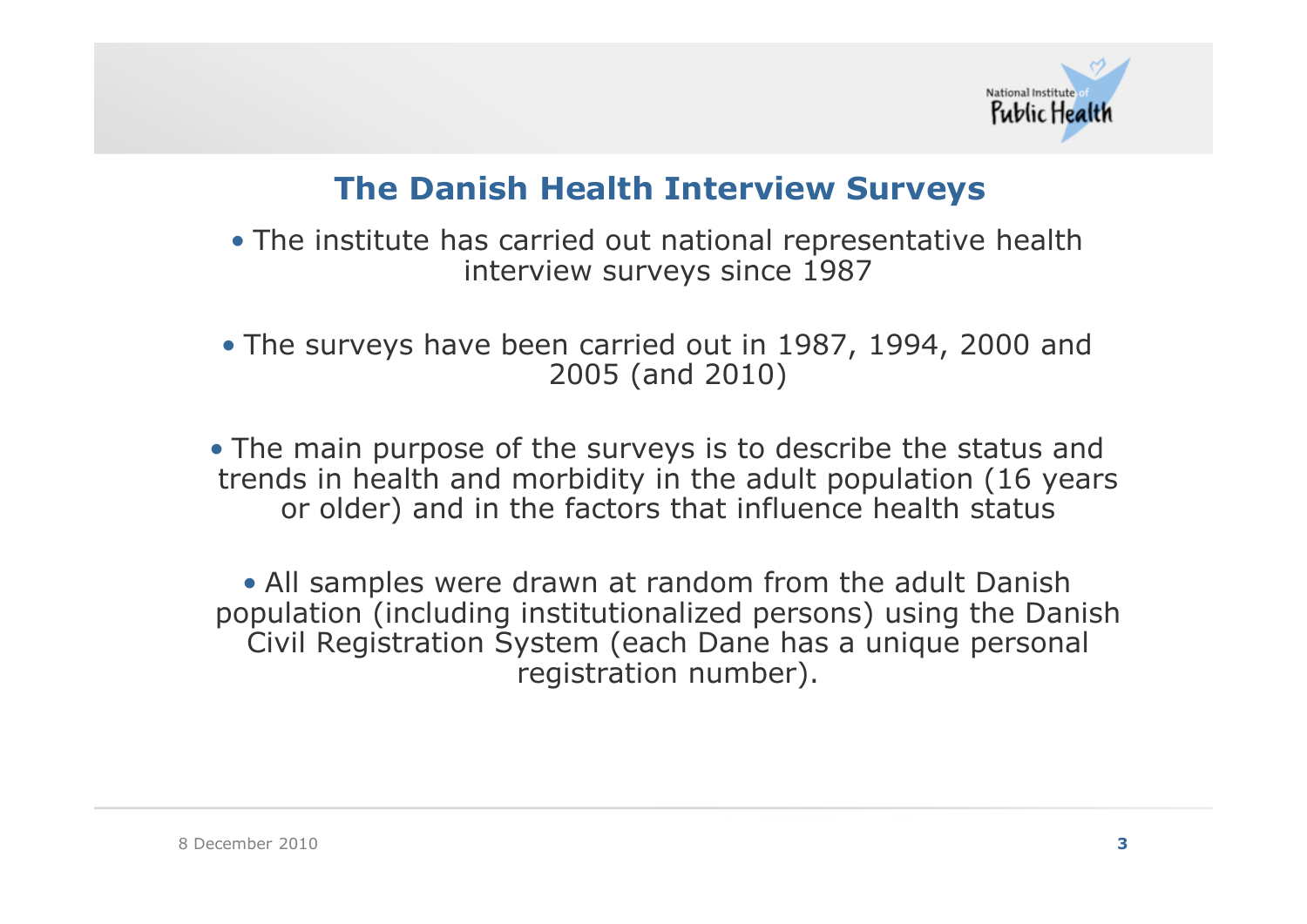

#### **Main elements of the Danish Health Interview Surveys**

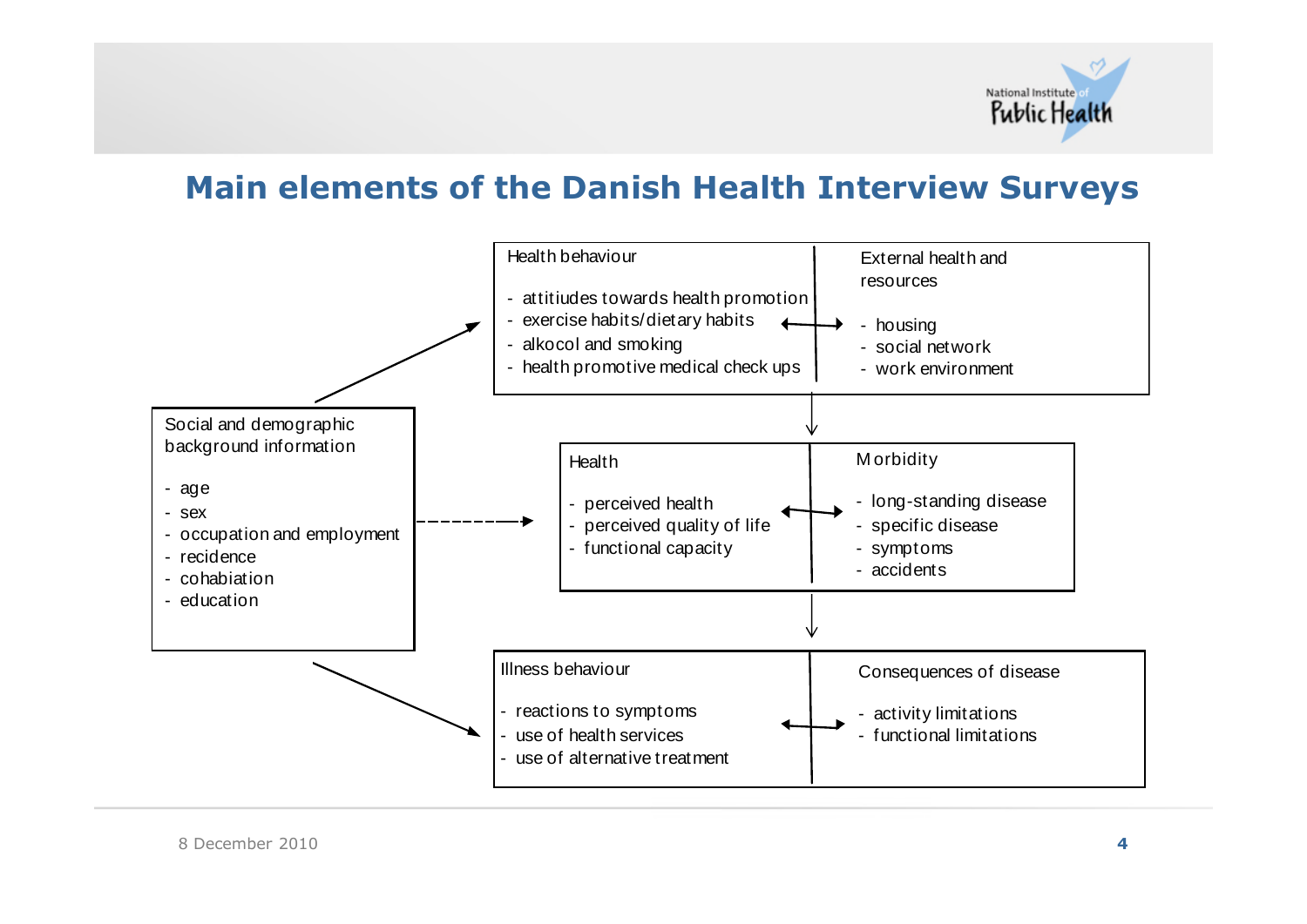

# **Specific topics**

- Parent-reported child health and health status
- Exposure to harmful environmental factors and assessment of the associated health-related risks
	- Chronic pain
	- Dental status
	- Use of illicit drugs
	- Violence and sexual assault
		- Suicidal behavior
			- Sexual desire
	- Problem gambling (ludomania)
		- Sleeping habits
		- Ethnic background
			- Nature
			- Religion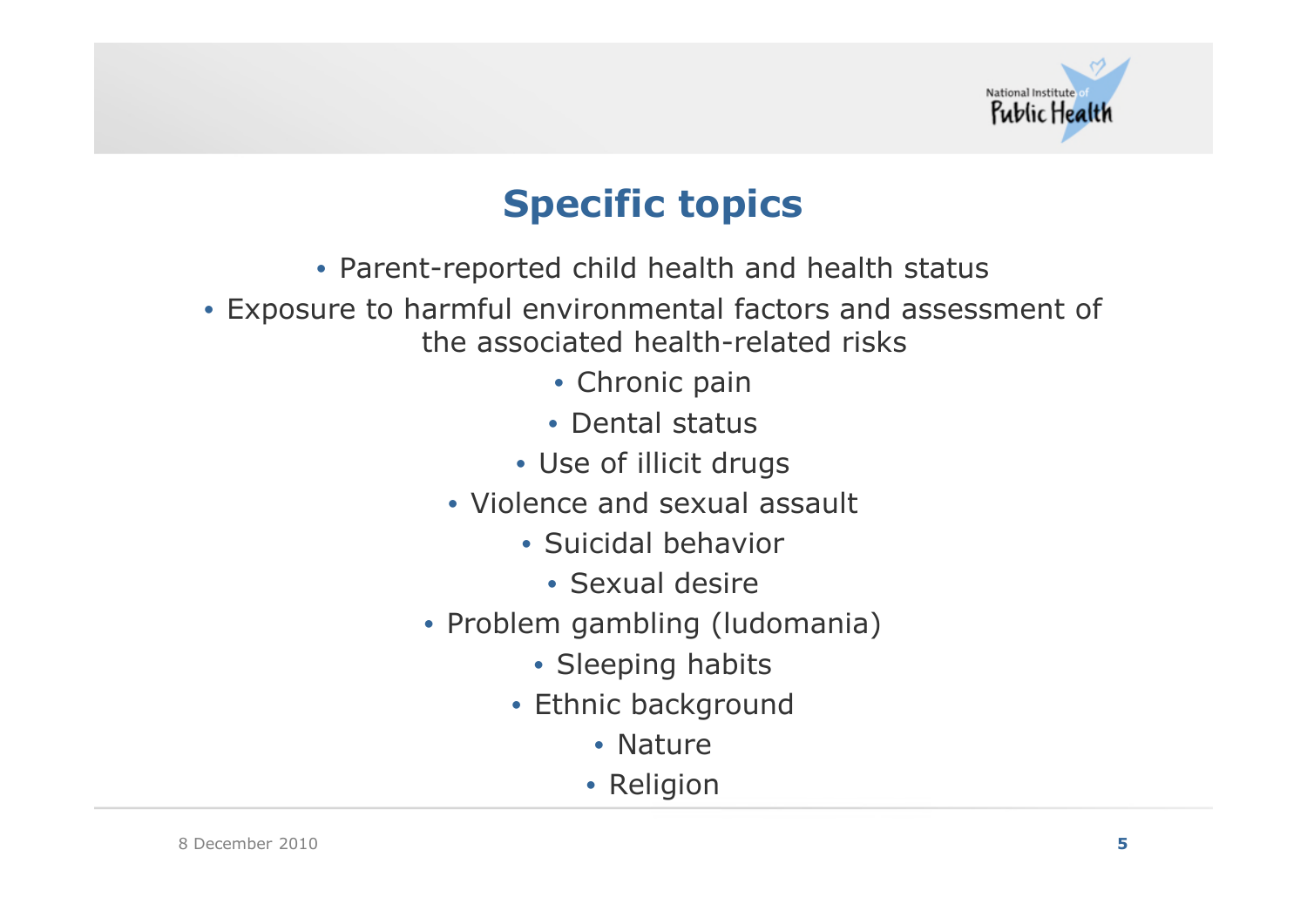

# **Survey design**

|                                   | 1987                          | 1994                                                                    | 2000                                                                    | 2005                                                                    | 2010                                              |
|-----------------------------------|-------------------------------|-------------------------------------------------------------------------|-------------------------------------------------------------------------|-------------------------------------------------------------------------|---------------------------------------------------|
| <b>Sampling</b><br>method         | Simple<br>random<br>sample    | Simple<br>random<br>sample                                              | County-<br>stratified<br>random<br>sample                               | Region-<br>stratified<br>random<br>sample                               | Simple<br>random<br>sample                        |
| <b>Data</b><br>collection<br>mode | Face-to-<br>face<br>interview | Face-to-<br>face<br>interview+<br>self-<br>admin.<br>question-<br>naire | Face-to-<br>face<br>interview+<br>self-<br>admin.<br>question-<br>naire | Face-to-<br>face<br>interview+<br>self-<br>admin.<br>question-<br>naire | Self-<br>admin.<br>question-<br>naire<br>(postal) |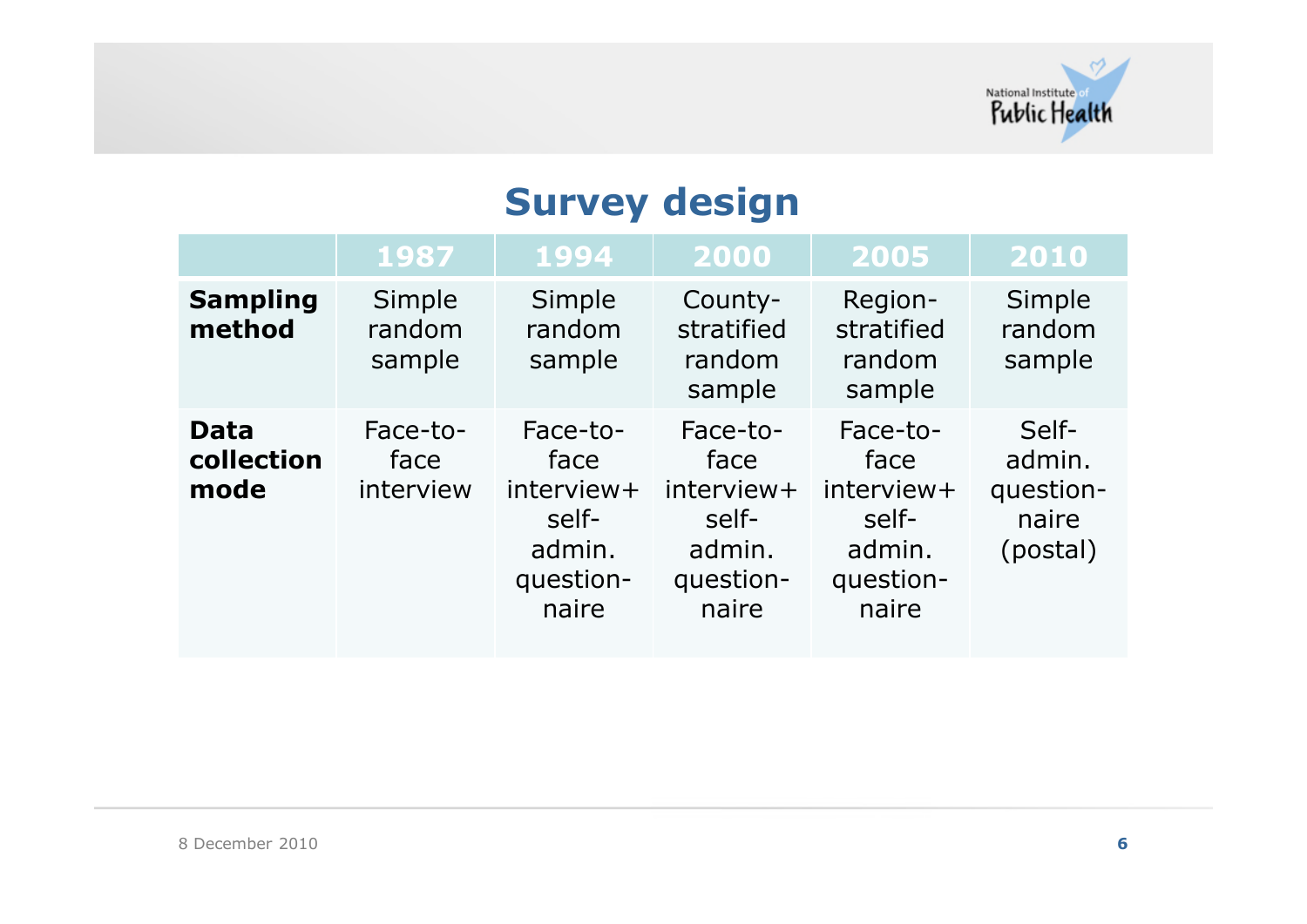

# **Sample sizes and response rates**

|                                                                                    | 1987  | 1994  | 2000   | 2005   | 2010   |
|------------------------------------------------------------------------------------|-------|-------|--------|--------|--------|
| <b>Sample</b><br>size                                                              | 5,950 | 5,995 | 22,484 | 21,832 | 25,000 |
| <b>Response</b><br>rate                                                            | 79.9% | 77.8% | 74.2%  | 67.7%  | 60.5%  |
| <b>Response</b><br>rate<br>(self-<br>admin.<br>question-<br>$n$ aire) <sup>1</sup> |       | 87.5% | 85.6%  | 77.2%  |        |

1Among the interviewed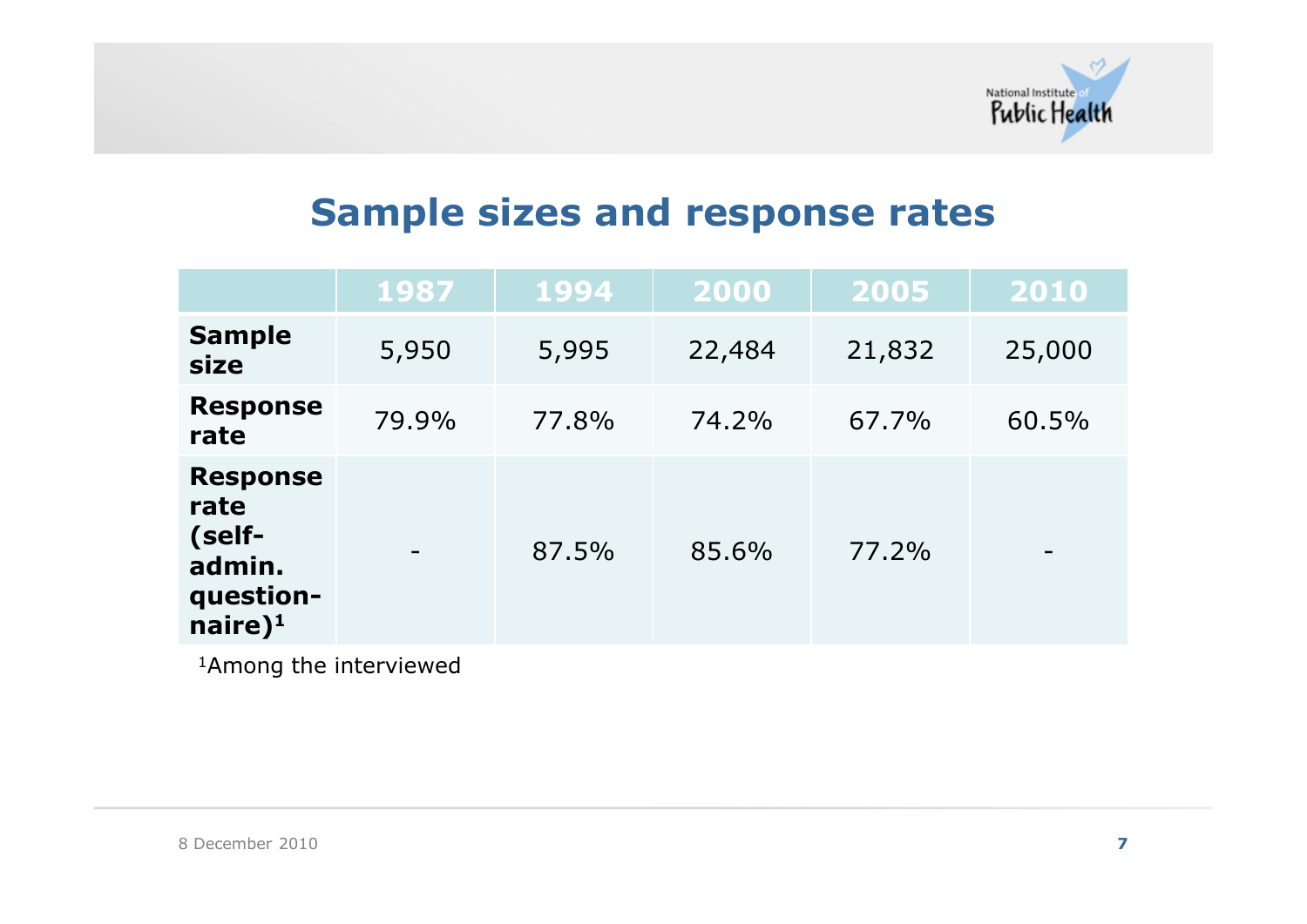

# **Follow-up sample**

The follow-up sample in 2000 intended to be both a panel of the survey in 1994 and a sample of adult Danes. Hence, this subsample consists of three parts:

- 1. all persons invited to the survey in 1994 and still alive and living in Denmark in 2000
- 2. a supplement of persons aged 16–21 years in 2000; and
- 3. a supplement of persons who have obtained Danish citizenship between 1994 and 2000

Follow-up study population: 3,417 individuals.

The follow-up sample was re-invited in both 2005 and 2010.

In all, 2,598 individuals completed an interview in 1994, 2000 and 2005.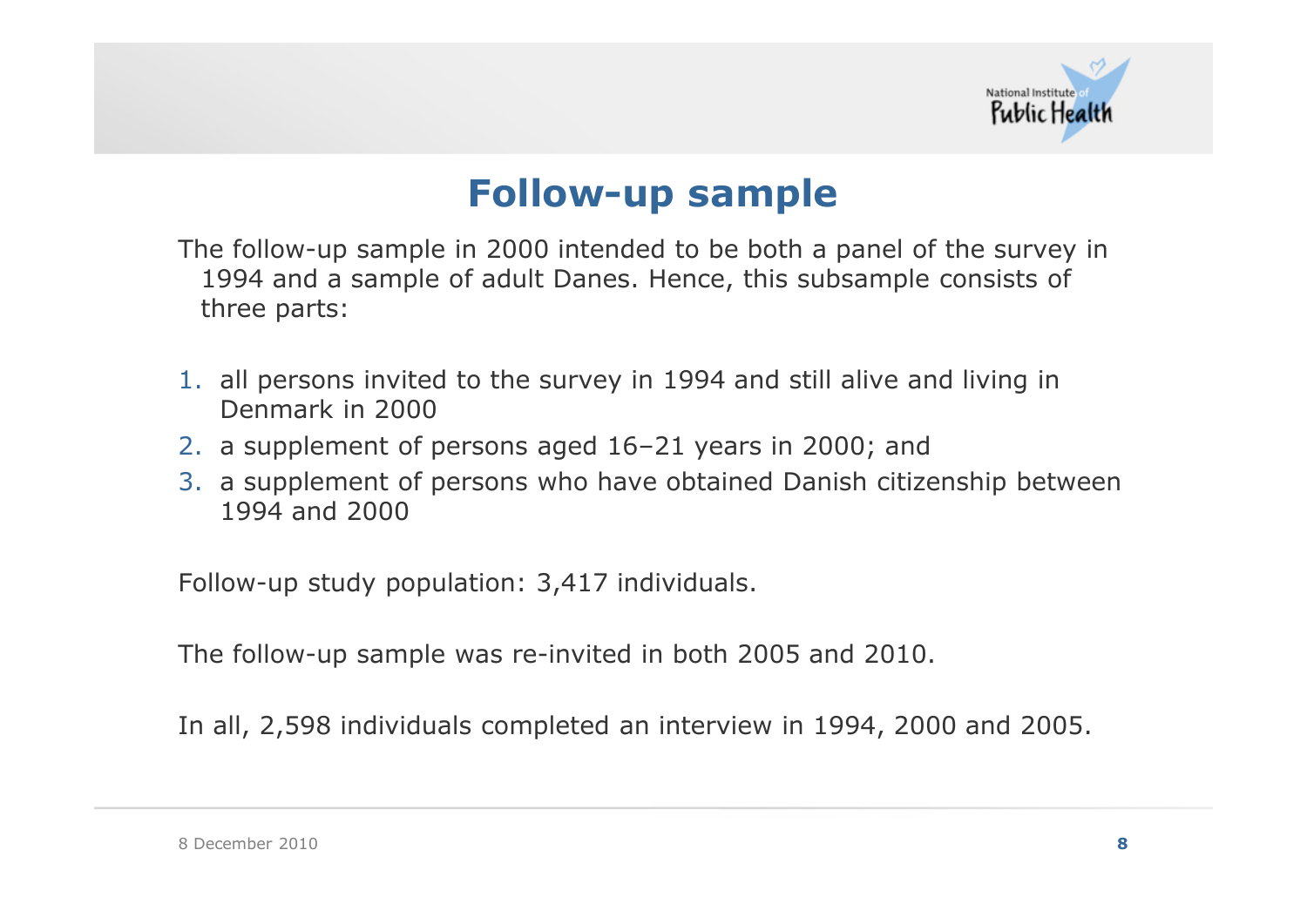

## **The Danish National Cohort Study (DANCOS)**

• A registry-based follow-up database of the health interview surveys conducted from 1987 to 2005 (2010 will also be included). Possible since each Dane has a unique personal registration number

• Information on morbidity, mortality and other relevant information is obtained for all invited subjects (both respondents and non-respondents)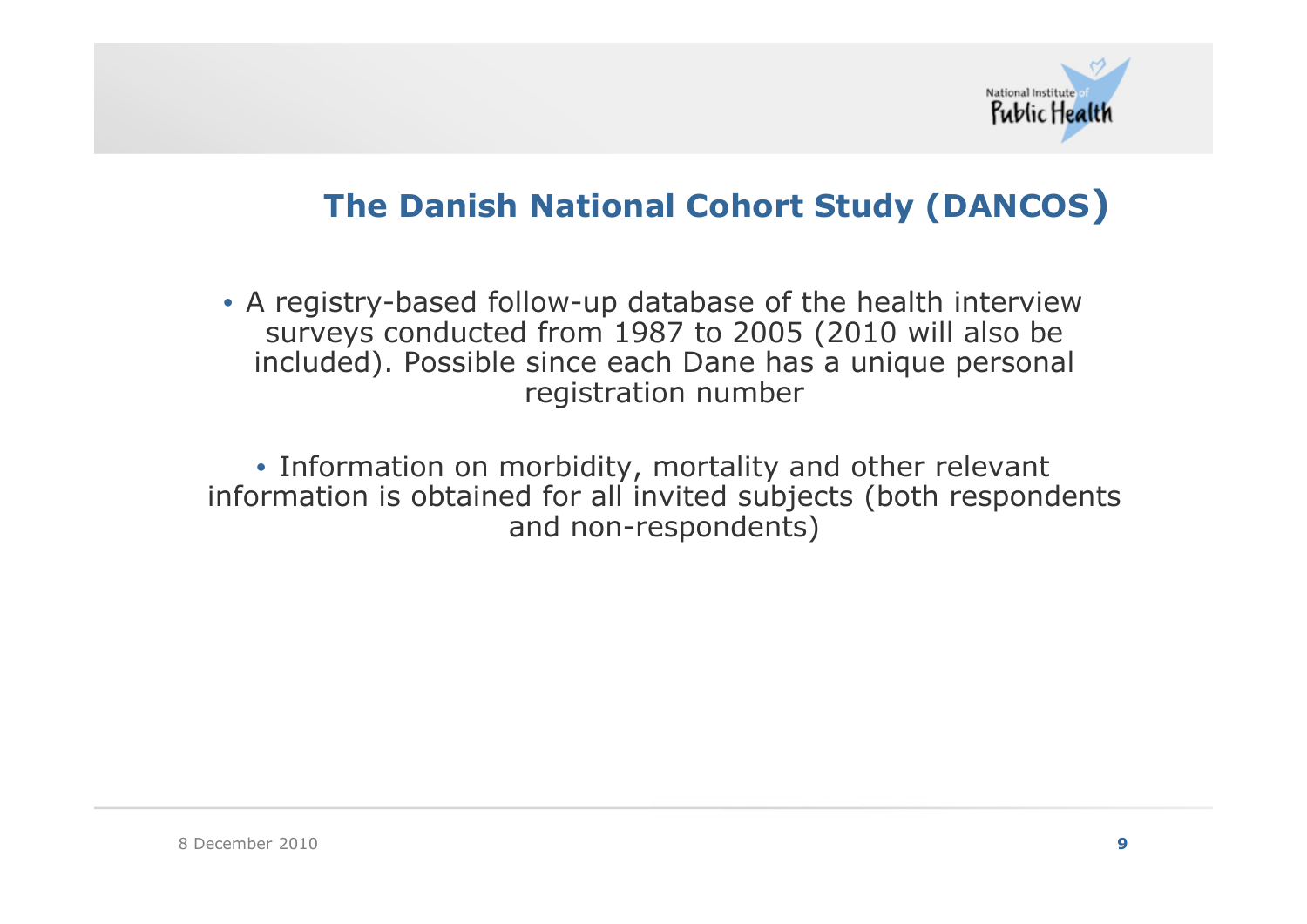

#### **Official registers linked by DANCOS**

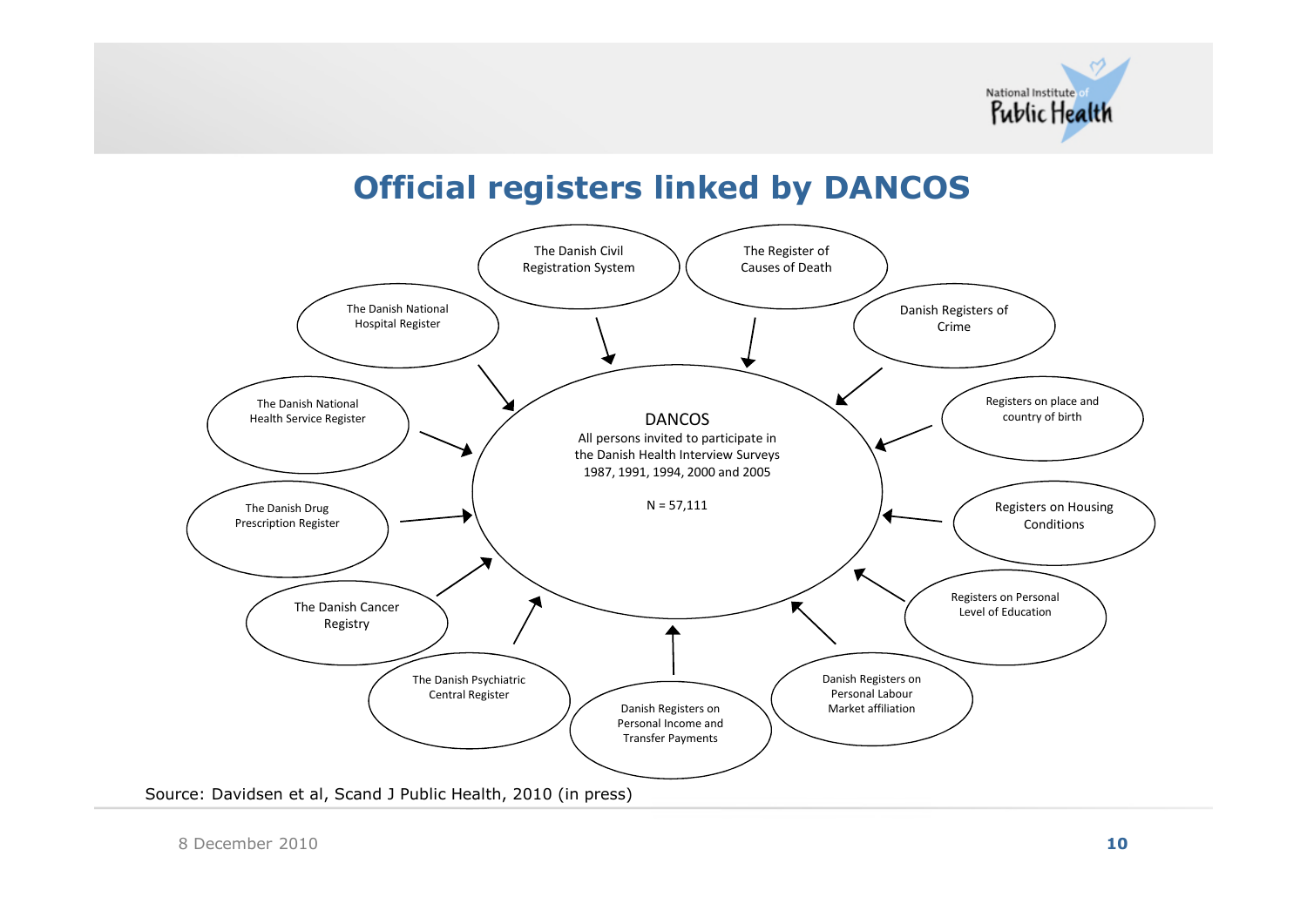

# **Questions on height and weight in all years**

**How tall are you?**

Write height in cm:

**How much do you weigh?**

Write weight in kg: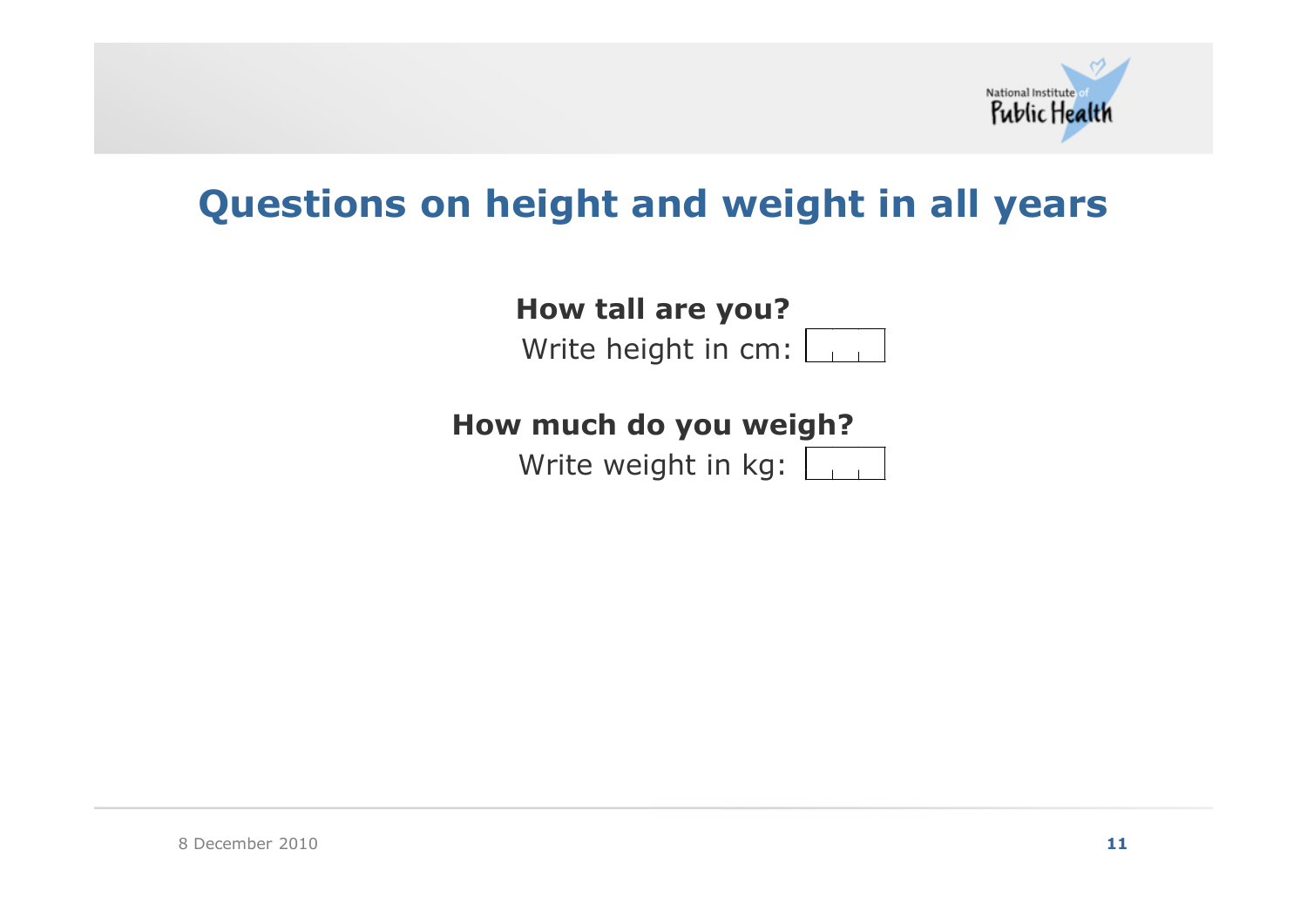

#### **National Health Interview Survey 2005**

*We would like to ask you to measure your waist circumference with the measuring tape you received together with the questionnaire. You should measure your waist at the narrowest place between the top of the hip and the lowest rib. Please ensure that you read the measuring tape from the correct end.* 

## **What is your waist circumference in centimetres?**

Write the number of centrimetres: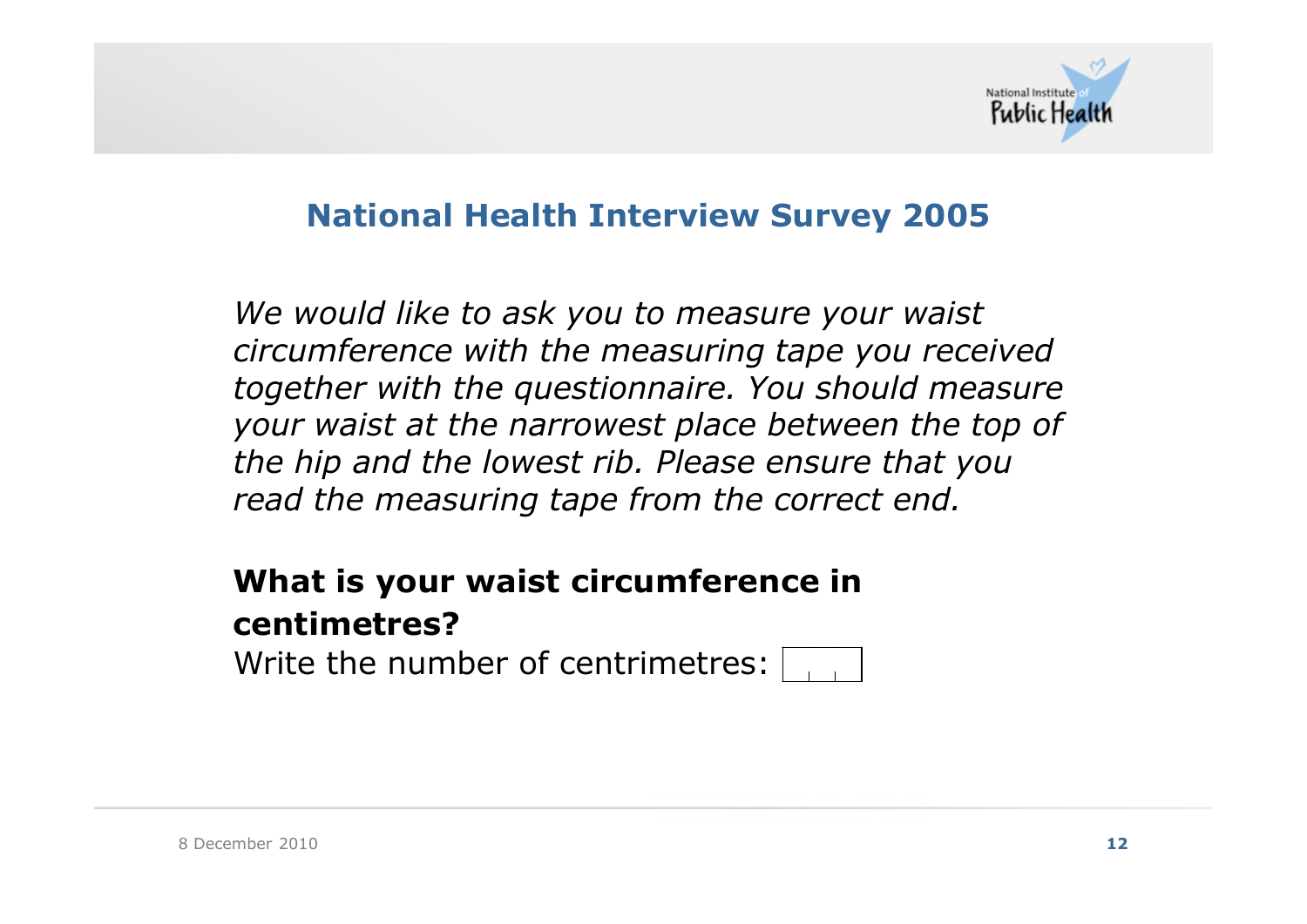

### **National Health Interview Survey 2005**

**Do you want to lose or gain weight?**

- □ To lose weight
- $\Box$  To gain weight
- Do not want to change my weight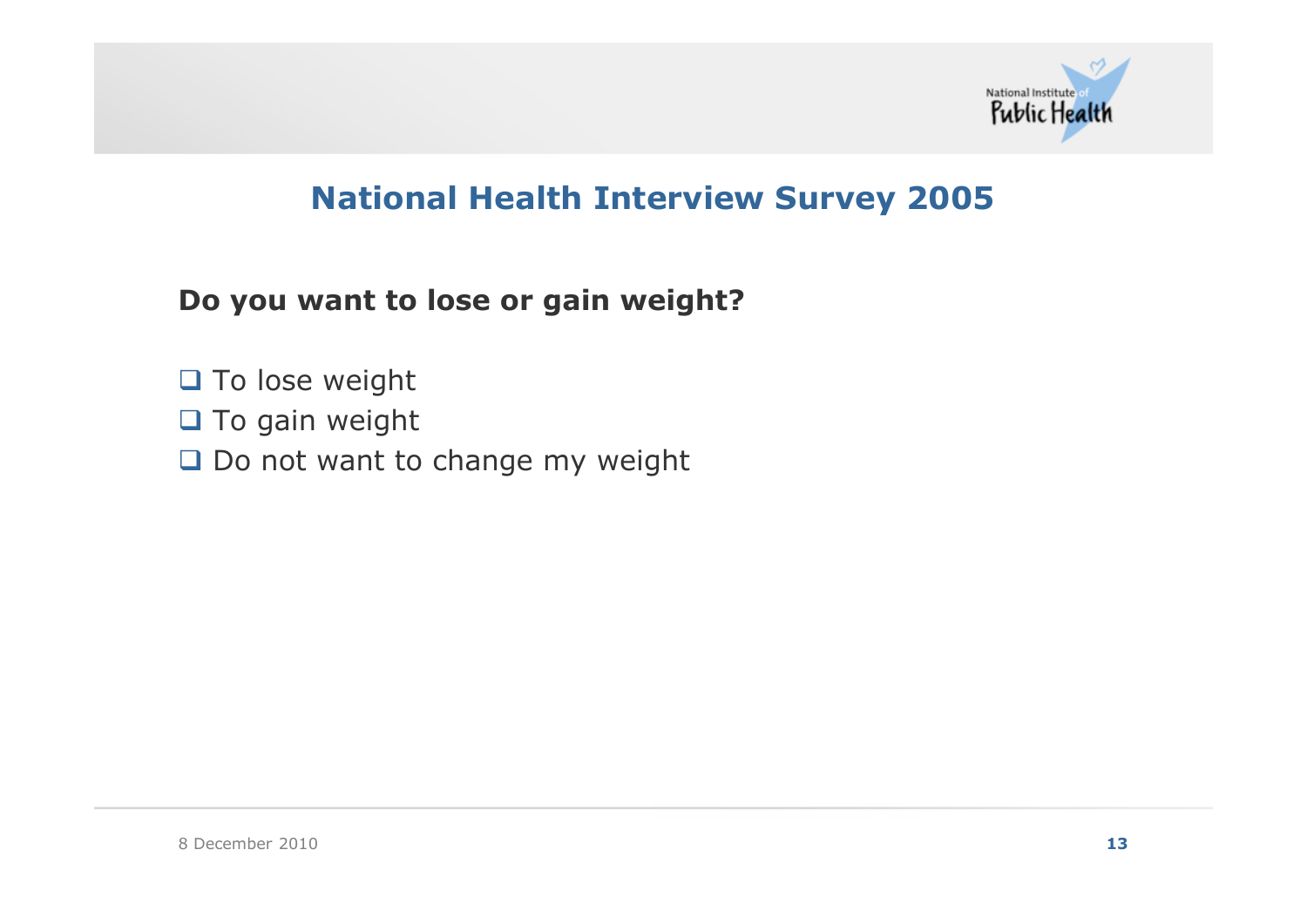

### **Examples of other relevant questions**

**Do you want to lose weight?** 4 answer categories **(2010)**

**How would you rate your weight?** 5 answer categories *(2010)*

**How important do you think it is to change your weight?** Rate this on a scale from 0 to 10, where 0 is "not important at all" and 10 is "very important". *(2005)*

**If you decided to change your weight, do you think you could accomplish it?**

Rate this on a scale from 0 to 10, where 0 is "impossible" and 10 is "easy". *(2005)*